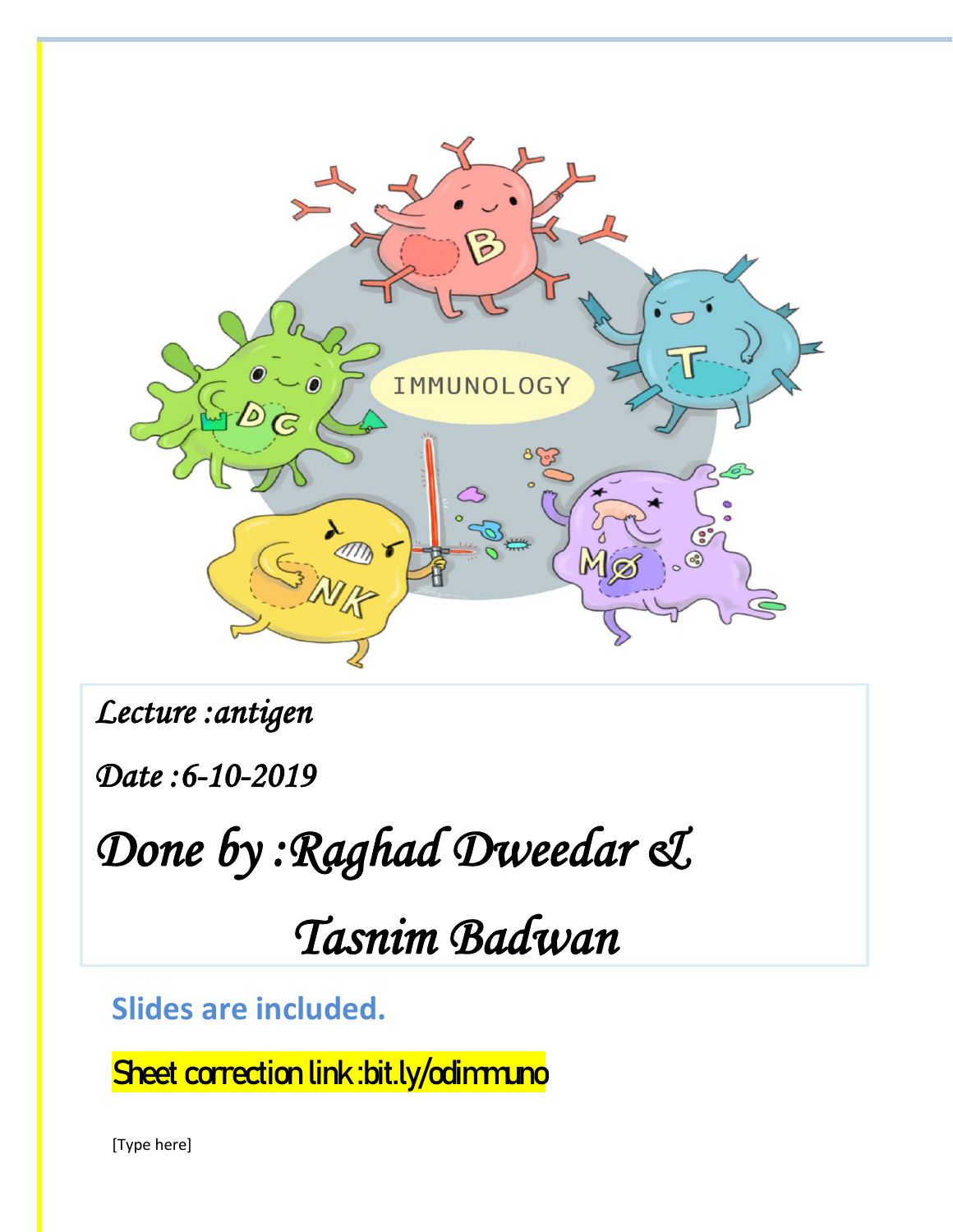## Phagocytosis

- **Special areas in the phagocyte membrane are called: clathrin-coated pits…these contain different receptors (PRRs, complement receptors…etc.)**
- **Phagocyte activation:**

**-Lysosomal destruction of microbe: -acid hydrolases (proteases,** 



- ✓ **Phagocytosis is one of the reaction in innate immune system**
- ✓ **The part of phagocyte that from it the phagocyte engulfs the microbes is clathrin- coated pits**
- ✓ **Extra picture;** ✓ Clathrin –coated pits

[Type here]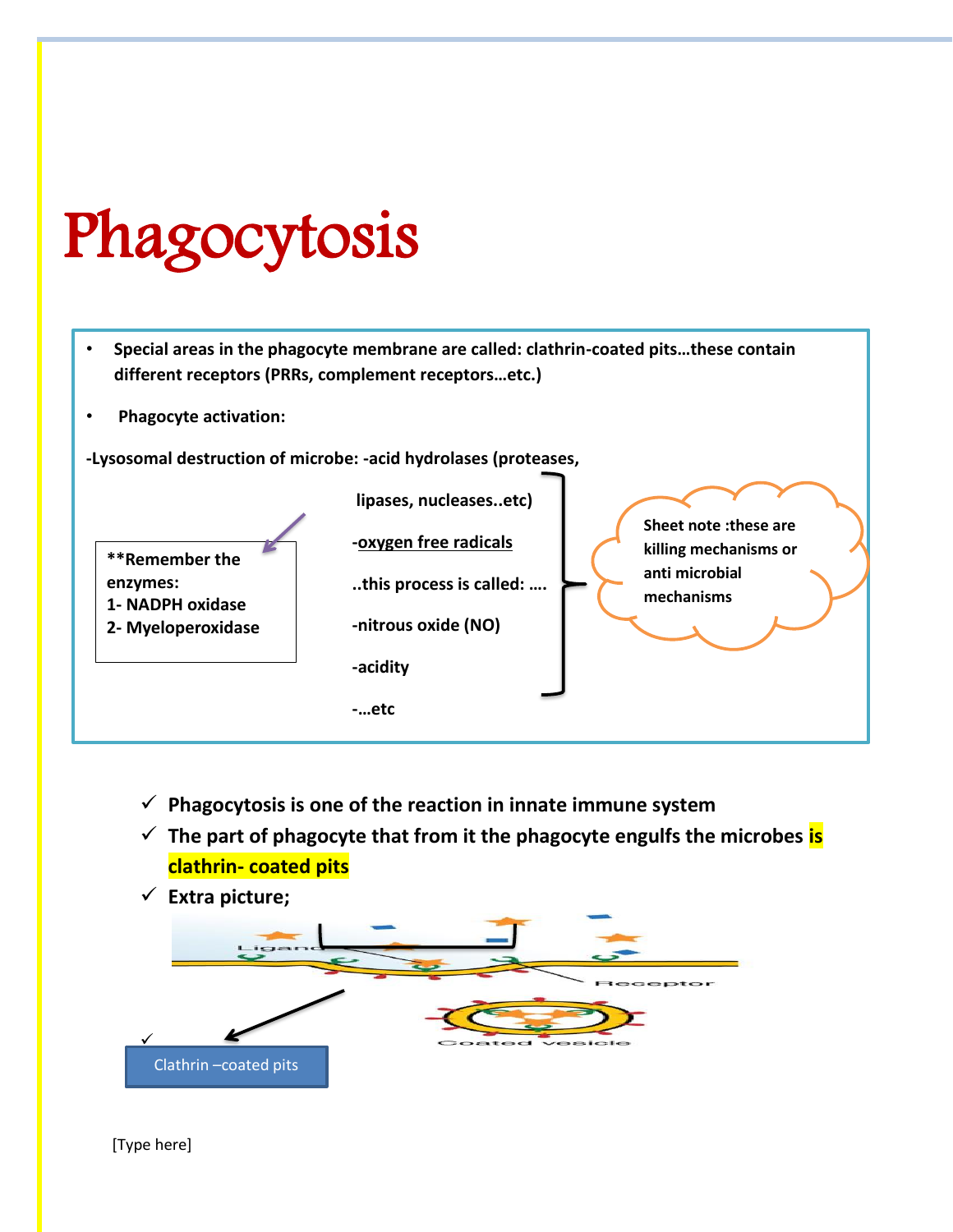**Receptors that are found in the clathrin pits :**

- **PRRs**
- **complement receptors(complement receptor :receptors circulate in the blood)**
- **FC receptors (receptor of the immunoglobulin in the surface of phagocyte is receptor for PRR )**

**Immunoglobulin has many function :**

**1-fight antigen (the main function )>>here it is BCR >>adaptive** 

**2-opsinon >>>here it is PRR>>innate** 

- ✓ **After the phagocyte engulfs the microbes, it kills him (lysosomal destruction by using enzymes )**
- ✓ **Oxidative burst :producing oxygen free radicals …..**
- ✓ **The phagocyte membrane contains enzyme that converts O2 O<sup>2</sup> this enzyme called phagocyte oxidase or NADPH oxidase**
- ✓ **Inside the phagocyte, there is enzyme called Myeloperoxidase (Cl +H2O2 OCl(strong free radical )**
- ✓ **When the phagocyte is active ,it will secrete cytokines , activate inflammation and the adaptive immune system .**
- ✓ **There is another process that resembles phagocytosis called macropinocytosis**
- ✓ **Macropinocytosis is a method used by dendritic cell ,the dendritic cell has dendrites uses them to encircle large area of( fluid and what it contains ) and pulls it to inside the cell .**
- ✓ **Although ,the main function of dendritic cell is antigen presenting, it does phagocytosis (to do antigen presentation )**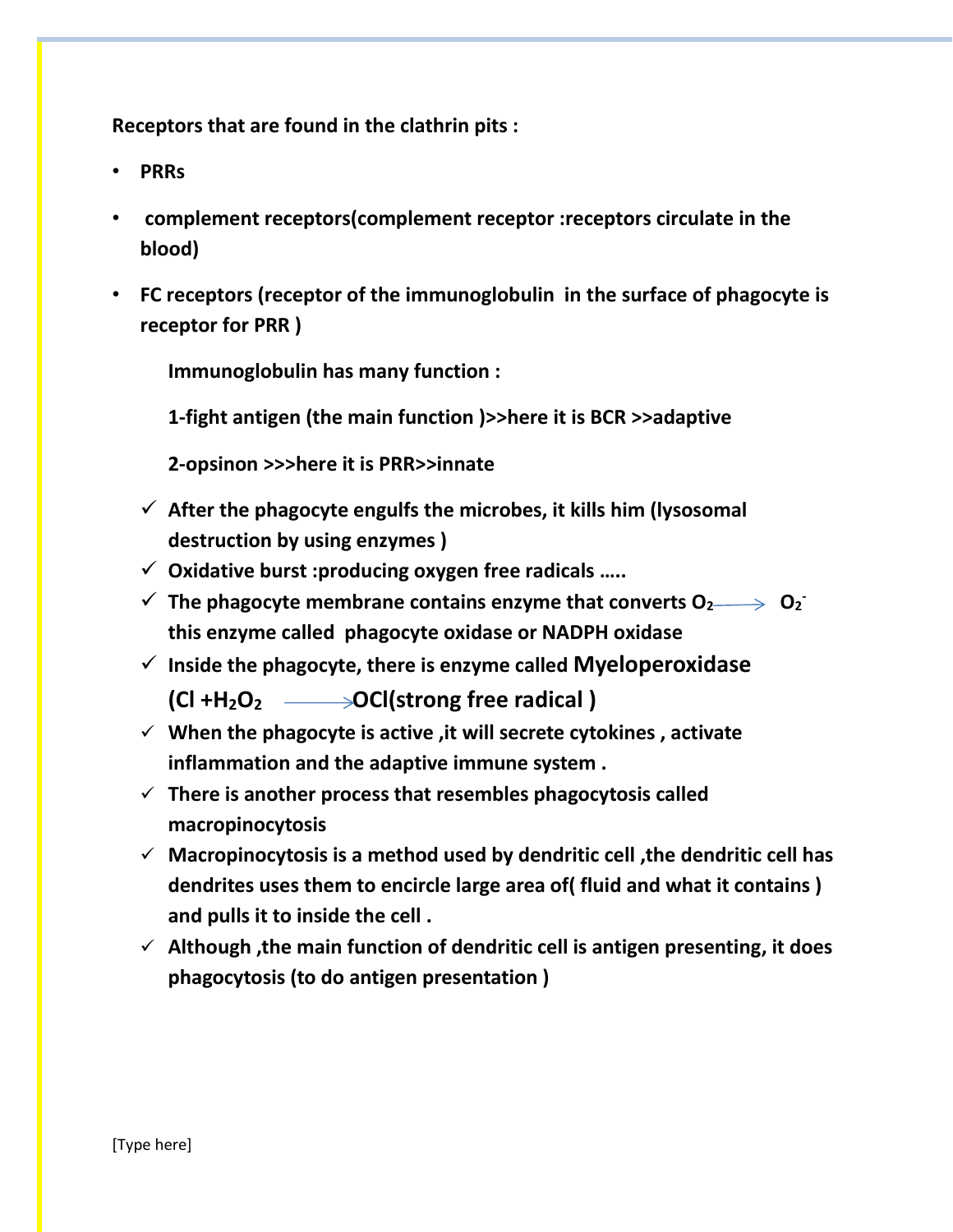## Some cytokine actions

-**IL-1 and IL-6: fever, also vascular permeability**

**-TNF-alpha: vascular permeability, also fever**

**-IL-8 and IL-12: chemotaxis of neutrophils and NK cells, respectively**

Let's start with the new lecture

# Antigens

**= Specific structures in microbes/foreign materials that the body responds to by adaptive responses**

**\*3 receptors for antigens:**

**1-On B cells…or secreted from B cells** 

 **\*Antibody (soluble receptor for antigen)**

**2-On T cells (sheet note :TCR is the receptor in T Cell)**

**3-Major histocompatibility complex (MHC)…= human leukocyte antigen (HLA)…encoded by a cluster of genes**

 **Function: presentation of antigenic peptides to T cells**

- $\checkmark$  The receptor in B cell is immunoglobulin (the soluble form of it is antibody **that is secreted by plasma cell)**
- ✓ **The role of MHC is offering the antigen to the T cell**
- $\checkmark$  The T cell needs antigen presentation , it cannot catch the antigen by it **self**

[Type here]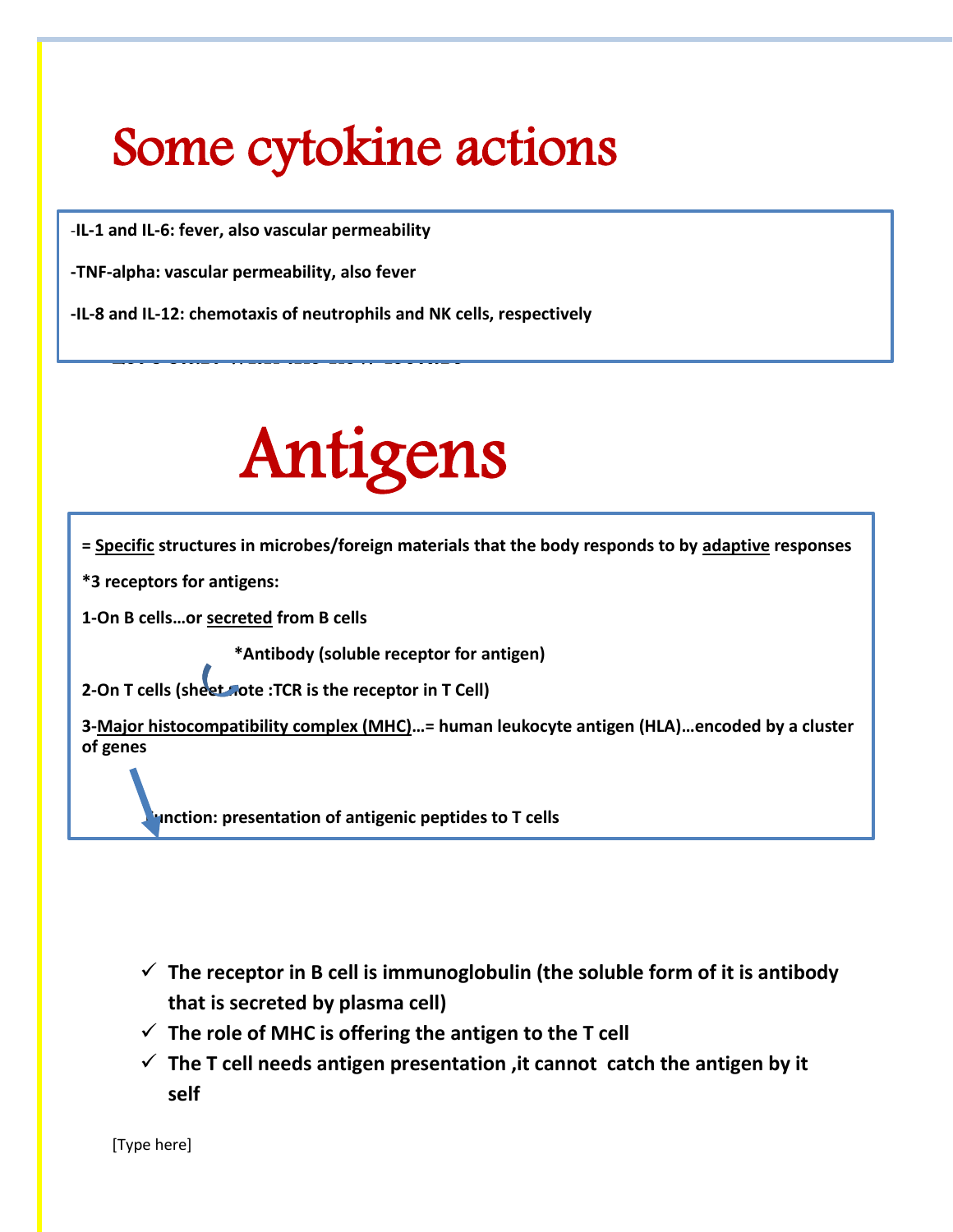- ✓ **There are some conditions to enable the T cell to connect with the antigen :**
	- **1. The antigen should be found on the surface(membrane) of cell**
	- **2. The antigen is carried by MHC**
	- **3. The antigen should be peptide antigen**
- ✓ **However ,the B cell can connect to the antigen without needing another presenting cell or MHC(in some cases ,B cell needs presentation the antigen to the BCR by follicular dendritic cell not by the usual MHC)**

## **More about receptors for antigens…**

• **B cell: binds the antigen directly without the need of a MHC molecule**

**…but T cell bind both: antigen + MHC bound to the antigen**

 **\*in this case the Ag is cell-associated (virus…etc)**

- ✓ **There are two methods to present the antigen on the surface of cell :**
	- **1. Extracellular antigen: the cell that will present the antigen phagocytosed the microbe and processed it ,giving peptides are carried by MHC on the membrane of it . In this case ,the MHC is MHC type 2**
	- **2. Intracellular antigen :Another scenario for presenting antigen on cell membrane is that one cell is invaded by virus or a cancer cell so inside theses cells there are products of its antigen and those antigens are then presented on MHC for TCR** من النوع هذا اخر بمعنى تقديم مولدات الضد على سطح الخلية مصدره الخليه نفسها نتيجة غزوها بواسطة فيروس او انها اصبحت متحولة سرطانيا ..وليس عملية بلعمة له من خارج الخلية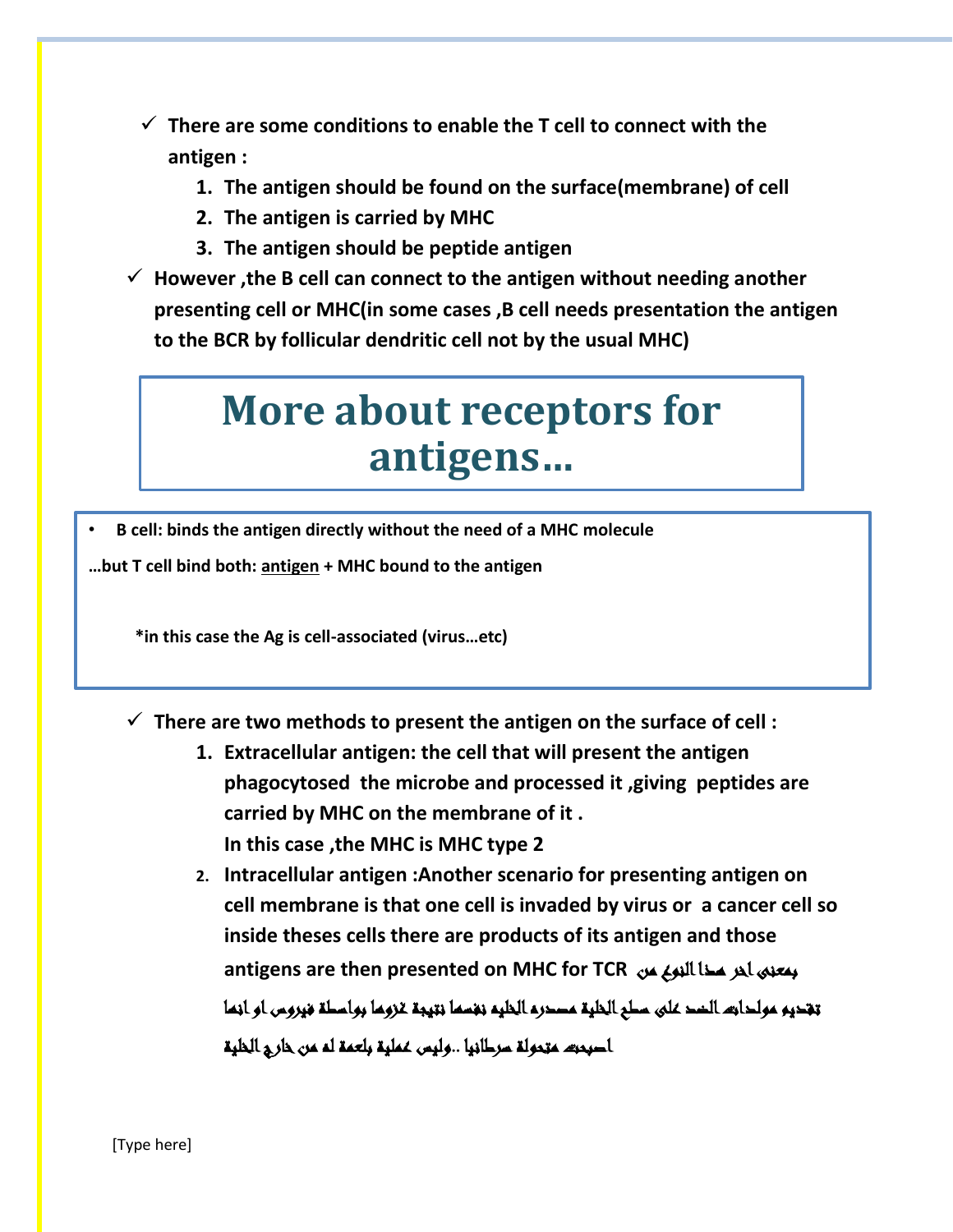### • "Epitope" is the recognized part of "antigen"

- **Epitope is the real small part that is identified by the receptor**
- **… = "Antigenic determinant"**
	- **For example, a protein is an antigen but a small amino acid sequence of the protein is the real part that is specific for the receptor**

 **…single molecule may have multiple epitopes**

• **The two terms are usually used interchangeably**

- $\checkmark$  The part of antigen which actually bind receptor is called epitope or Antigenic determinant.
- $\checkmark$  Look at the image In the slide below ..the whole curved yellow peptide sequence is called antigen but the only part that have direct attachment with the antibody is called epitope.

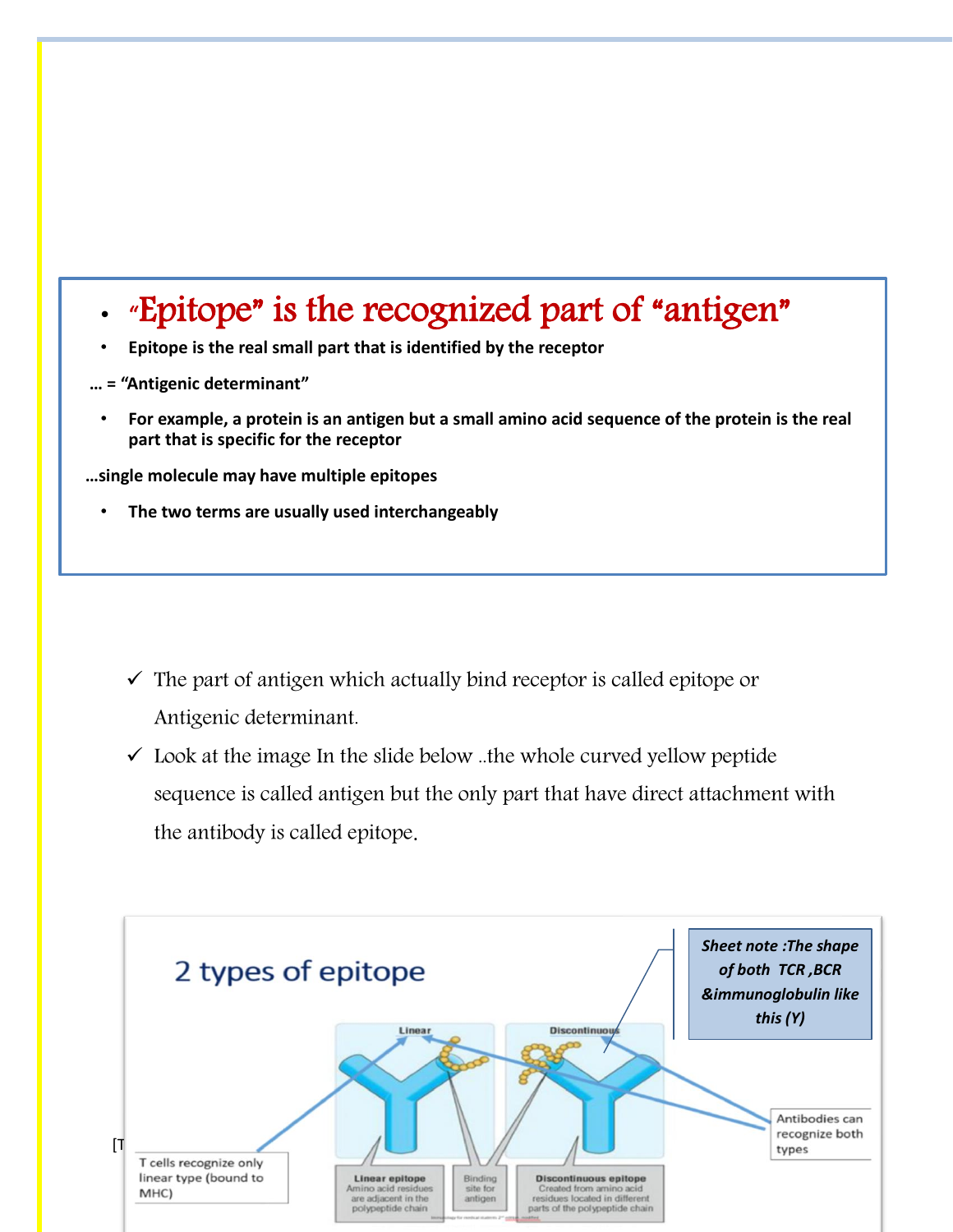**Anyway you can use both terms interchangeably .**

- ✓ **So the specificity of BCRs for example that we have talked about erlier is actually the specificity for a specific epitope**
- ✓ **so one molecule (for example a long protein -which has many copies inside the -body) may contain multiple epitopes.. one epitope on each coppy may attach specific BCR related to one B cell clone (remember that one clone of B cell is specific for one ligand ) and another antigen copy OF the same protein attach to another BCR of another B cell clone by another epitope.**
- $\checkmark$  The antigen that can be attached to more than one clone recptors by **more than one epitope is more immunogenic than the antigen with only one epitope available for only one clone .**
- ✓ **More immunogenic antigen means that it has stronger immune reaction**.
- $\checkmark$  So the variability of epitope of one antigen(more complexity) means more immunogenicity
- $\checkmark$  This image is for peptide epitope has two types
- 1. Linear peptide epitope : a continuous linear segment attached th the receptor
- 2. Discontinuous peptide epitope : 3D like appearance so attachment is by separated peptide sequences of the antigen.
	- $\checkmark$  The antibodies attach peptide antigen and non peptide either it is carried by MHC or not and either discontinuous or linear while TCR attach only to *linear* peptideepitope carried on MHC and attached to a cell.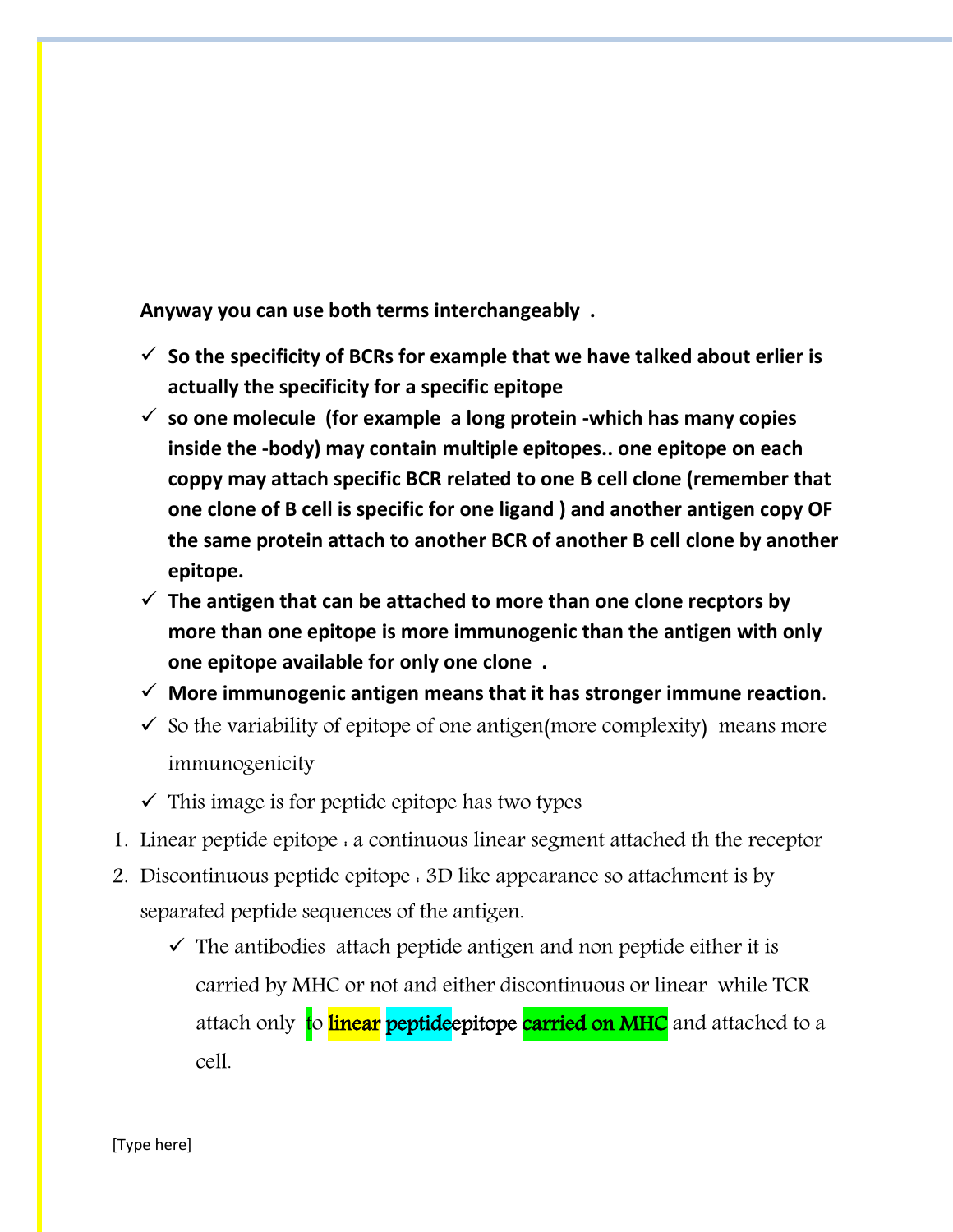#### Antigen VS immunogen

- **Antigen may bind to the receptor but may not effectively induce immune response (e.g., antibody production)…ineffective binding**
- **Immunogen is the effective antigen that elicit antibody production**
- **To be effective, the molecule needs to be larger and more complex and fit more to the receptor**

 **…more complexity means greater variety of epitopes (an immune response is more** 

 **possible to occur)**

- **Proteins are more immunogenic than carbohydrates and lipids**
- **Amino acids alone are non-immunogenic**
- **Enzymatically-cleavable proteins are more immunogenic than noncleavable ones**

✓  **…cleavage by the phagocyte increases the accessibility to the epitopes of an**   $\frac{1}{\sqrt{2}}$ **antigen**

- ✓ **The antigen may attach receptor without inducing immune response**
- ✓ **How to determine if the immune response for one antigen is strong ? the body finally has to produce specific antibody for this antigen otherwise its weak immune response .**
- ✓ **Larger molecule is more immunogenic than smaller molecule**